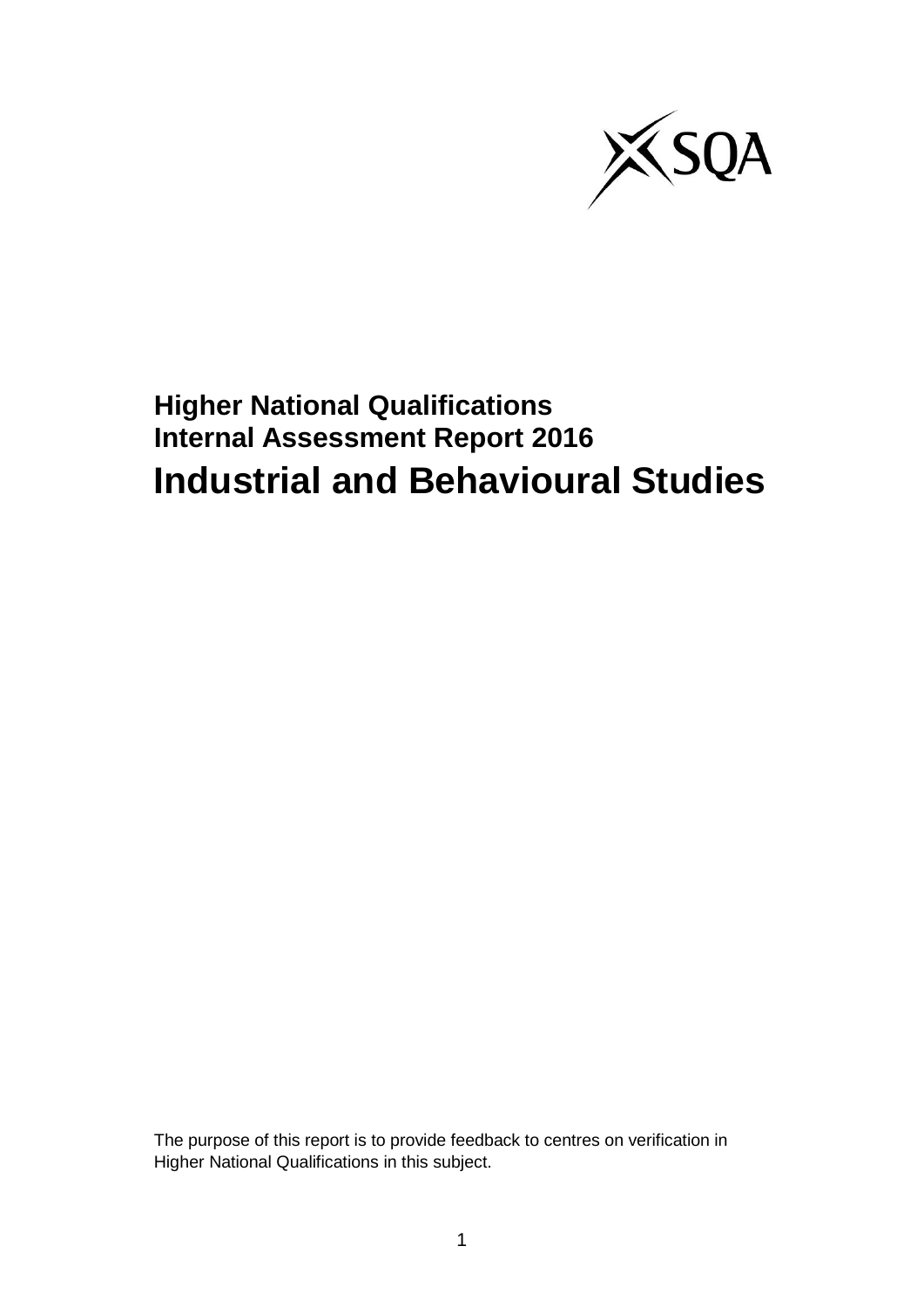# **Higher National units**

# **General comments**

Overall, the visits conducted within this verification group reported a very high level of success reflecting the experience of most centre staff in delivering and presenting Higher National awards in this area. Feedback from visits shows that centre staff, in the main, have a strong understanding of the units and the assessment approaches within this group. It is also good to note that centres are using prior verification for additional materials or where no assessment materials have been centrally developed. The impact of regionalisation in the FE sector is beginning to settle and generally centres have well-established systems and procedures for assessment and internal verification which ensure that the units and the execution of the units are well supported.

### **Unit specifications, instruments of assessment and exemplification materials**

As indicated above, centres appear to be thoroughly familiar with the relevant unit specifications. Centres conduct pre-delivery internal verification which works well and ensures that the current unit specifications are in use and assessment instruments checked.

Assessment exemplars are in place for a number of units which work well for candidates and staff alike. Where these are not available centres generally have robust systems in place to ensure that assessment instruments developed are in line with the unit purpose and the evidence requirements. Prior verification is used to ensure the assessments being used are appropriate, which is a clear example of good practice and centres are reminded that this facility is available to them.

The development of master files or packs which contain relevant material for a unit such as the unit specification, assessment instruments, notes of internal verification meetings, and any items arising, are common place and more often than not are now held electronically. These packs work well and make assessment, internal verification and external verification a much easier task and, where held electronically, lend themselves well to remote qualification verification.

#### **Evidence requirements**

Centres generally have a clear understanding of the evidence requirements in each of the units externally verified. This understanding is supported by the SQA exemplar assessment packs which provide instruments of assessment, assessment checklists and assessment guidelines, all of which help to ensure that the unit evidence requirements are understood and met.

Centres continue to develop their approaches to assessment and delivery. One centre merged units H1XK 34 Recruitment Selection and Induction with H1XM 34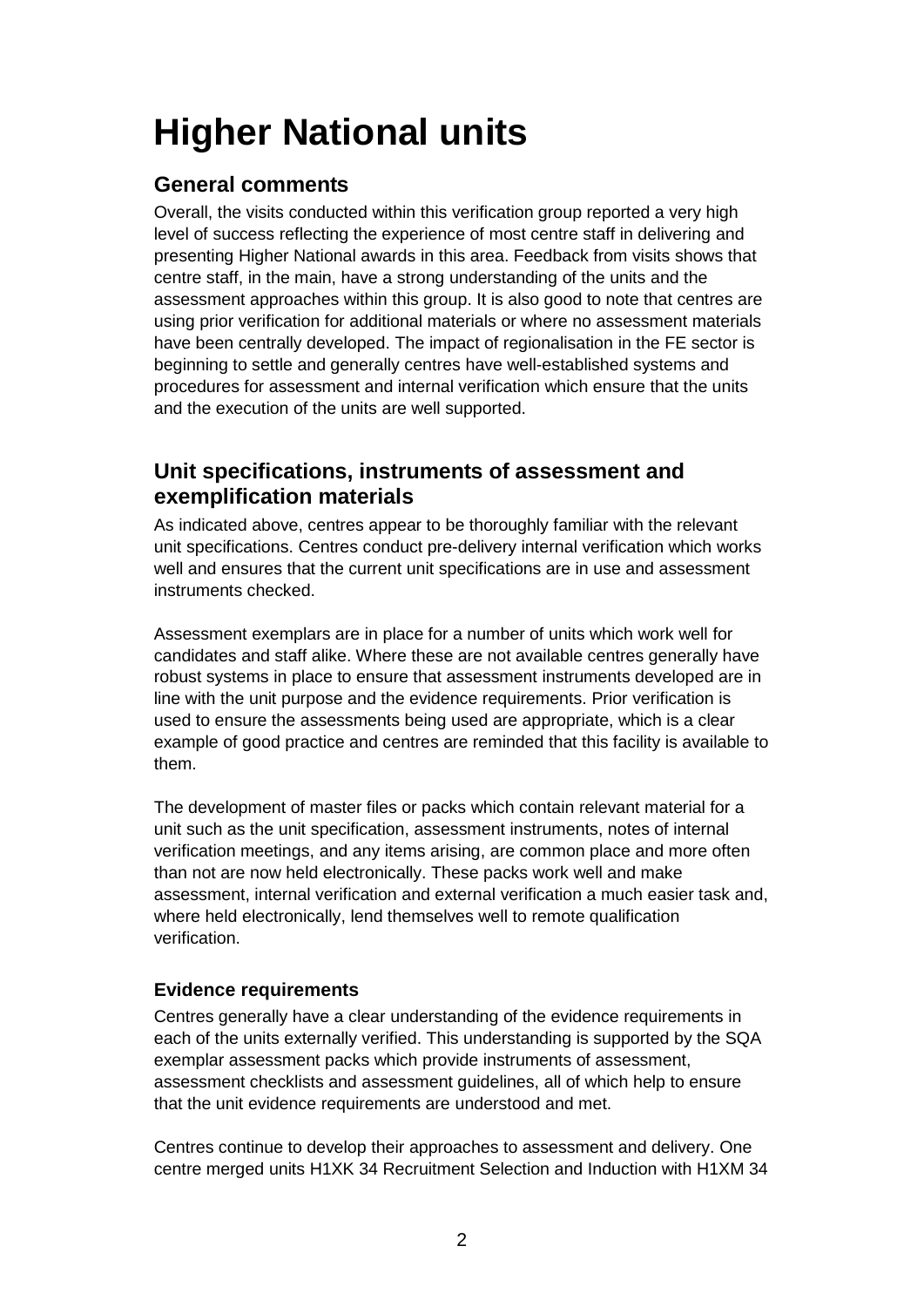Interviewing. This appears to have worked well, reducing duplication and allowing learning to flow more naturally. Feedback from centre staff and candidates was positive regarding this arrangement.

#### **Administration of assessments**

The development and use of assessment exemplars for most of the units verified helps to ensure that assessments are administered in line with the unit specifications. This also helps to ensure that the instruments of assessment are appropriate thus enabling candidates to generate sufficient evidence of an appropriate standard. The guidance and/or checklists provided in these exemplar packs help to support the assessment decision. Where no exemplars have been developed, a number of centres, as indicated earlier, have used the prior verification process. As a result nearly all centres organised and assessed candidates in accordance with the requirements set out in the unit specifications.

Pre-delivery verification/standardisation meetings are now held in the majority of centres. These meetings, as described earlier, help to ensure that the unit specification and the assessment instrument being used are current, valid and fair. Centre assessment and verification procedures are generally strong ensuring that assessment decisions are checked and appropriately sampled. Feedback is provided from assessors to candidates and from verifiers to assessors, and where corrective action is identified it is appropriately actioned.

Discussions with candidates consistently confirm that planning and support for assessments are of a high standard and that any requirements as outlined in specific units are complied with. It is good to see in centres that assessment planning is managed well avoiding overload and helping candidates to be well prepared for all assessments.

All centres visited had in place policies and procedures relating to malpractice, plagiarism and cheating. Candidates were fully aware of these policies and the associated penalties through induction procedures and student handbooks. In most cases candidates are generally required to sign a declaration that the work submitted is their own. There is an increase in the use of packages such as Turnitin to help staff identify plagiarism, but the judgement of staff in their knowledge of the subject and, in particular, of their candidates plays a key part.

#### **General feedback**

Once again, it is important to comment on the commitment and enthusiasm of staff involved in assessment and internal verification. Visit reports confirm that staff put a lot of effort in, and give a lot of support to, candidates in preparing them for assessments and in ensuring that all aspects of the assessment process are fully covered. It is encouraging to see very good examples of assessor feedback where the assessor had taken time to provide a high level of supportive and developmental feedback, which provided clear direction and advice to candidates.